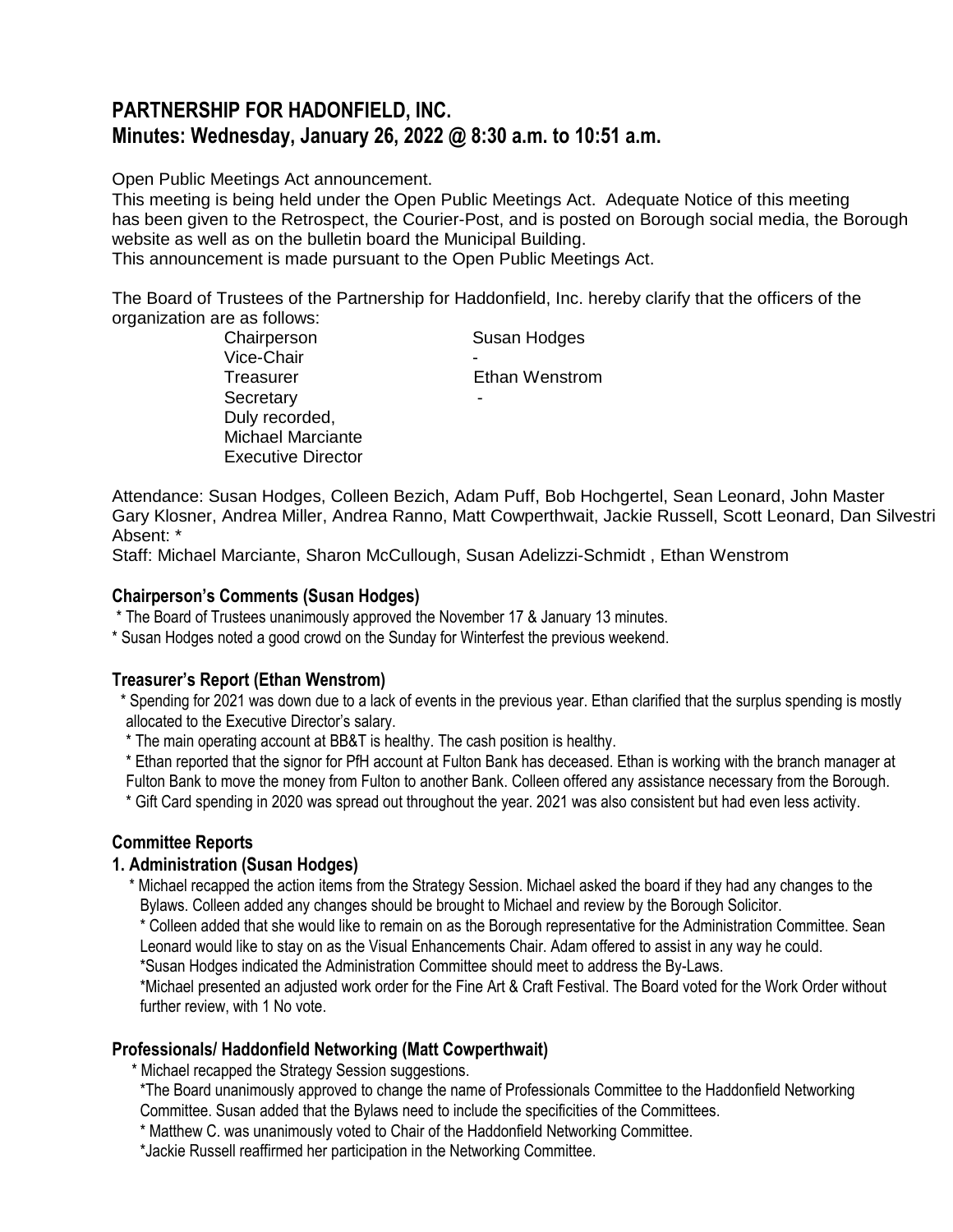## **Retail Retention and Recruitment (\*)**

 \* John Master stepped down as Chair of the Retail Retention and Recruitment Committee and encouraged the participation of other Board Members. Michael thanked John Master for heading the Committee and for remaining onboard.

\* The Board unanimously approved the Tea Shop Grant.

\* Andrea Ranno and Dan Silvestri expressed interest to join the Committee.

## **Marketing (\*)**

 \* Board Members discussed the hierarchy of the Board, its Executive Director, being effective with Marketing efforts and the possibility of an Events Committee.

\* Andrea M noted that she has resigned as Marketing Chair earlier this month.

\* Colleen and Susan suggested establishing some of the points being made at the next Strategy Session. Michael mentioned tentative dates.

\* The Board unanimously approved the creation of an Events Committee.

\* The Board unanimously approved the new proposed Social Media Policy.

\* The Board commended Andrea M for her efforts as Chair of the Marketing Committee. Andrea attributed her success to the members of the Marketing Committee.

\* Susan Schmidt presented the Marketing efforts for Valentine's Day; including Carriage Rides, the Host vow renewals and spoke to the success of Winterfest and Candlelight Shopping.

\* Andrea M thanked Susan and the Suasion Team for their efforts in 2021.

\*Susan affirmed that Committee and Chair positions need to be filled. Sharon McCullough suggested holding off developing the committees until after the Strategic Revisioning meeting.

## **Events (\*)**

\* Colleen, Bob, Matt. C and Scott volunteered to be part of the Events Committee.

## **Visual Enhancements (Sean Leonard)**

 \* The Borough noted that the lights in King's Court will be pink for Valentine's Day. The Board agreed to move forward with those lights.

\* Bob and Colleen affirmed their participation on the Visual Enhancement Committee.

## **Borough News**

 \* Bob Bergbaur, Michael and Susan Schmidt informed the Board about the Plastic Ban Joint Committee's efforts to communicate to business owners the importance of the NJ Plastic Ban. Meetings are tentatively scheduled for February 21 & 22; PfH website to be used communicate resources and a rollout of sanctioned bags will be done in King's Court on Earth Day (April 22).

\* Colleen informed the Board about the Borough's Health & Wellness event, the support for Haddonfield restaurants and Restaurant Week. The Borough has also updated its Ribbon Cutting & Special Events Form to address the needs for special events in Haddonfield. The Borough is also updating its Parking Meters.

\*Colleen also informed the Board about the new part-time police officer, Kurt Ernie who patrols the Business District. Michael spoke to Officer Ernie's kind and welcoming presence in the Downtown during Candlelight Shopping.

## **Board of Trustee Comments**

\*Gary Kloser proposed that committees create mission statements that are easy to understand.

\*Bob proposed to the Board that they redefine the Executive Director's job description. Colleen suggested a combination of reviewing the job description and the Bylaws.

\*Colleen was appointed to the South Jersey Film Collective – Colleen's advocating for picturesque Haddonfield helped ensure her participation. Colleen added this was the best Board meetings she's attended.